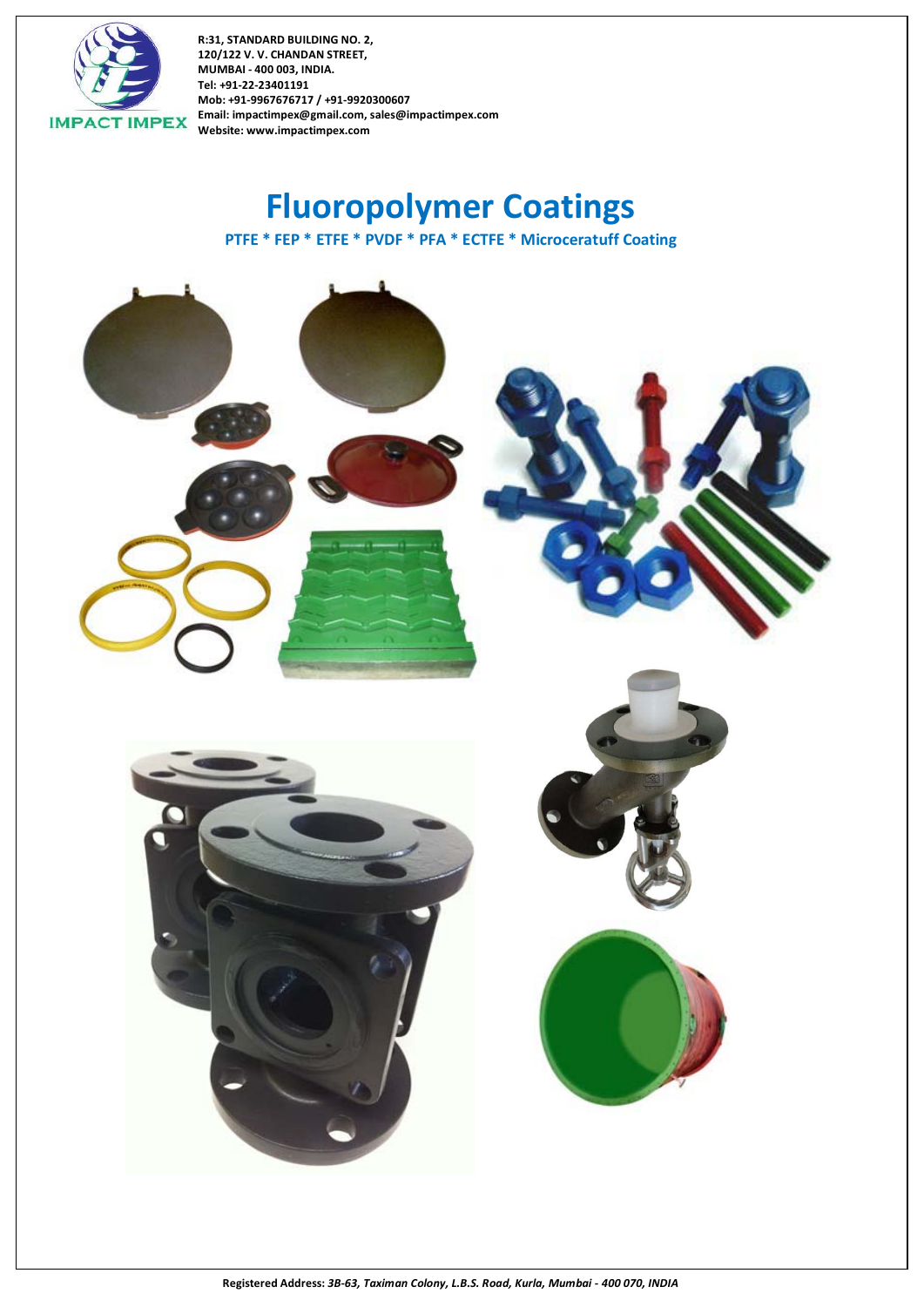

# **Powder Coating**

Powder Coating is a beautiful, tough, flexible, extremely durable finish we can apply to almost any part, able to withstand the baking process ranging in temperature from 135°C to 470°C. we offer over 675 different colours and four basic types of powder from which to choose.

Powder coating is a type of coating that is applied as a free-flowing, dry powder. The main difference between a conventional liquid paint and a powder coating is that the powder coating does not require a solvent to keep the binder and filler parts in a liquid suspension form. The coating is typically applied electrostatically and is then cured under heat to allow it to flow and form a "skin". The powder may be a thermoplastic or a thermoset polymer. It is usually used to create a hard finish that is tougher than conventional paint. Powder coating is mainly used for coating of metals, such as household appliances, aluminium extrusions, and automobile and bicycle parts. Newer technologies allow other materials, such as MDF (medium-density fibreboard), to be powder coated using different methods.



We are equipped to furnish you the finest powder coating service on appliances, Roll bars, Running Boards, Furniture, Equipments etc.

#### **There are several advantages of powder coating over conventional liquid coatings:**

- 1. Powder coatings emit zero or near zero volatile organic compounds (VOC).
- 2. Powder coatings can produce much thicker coatings than conventional liquid coatings without running or sagging.
- 3. Powder coating overspray can be recycled and thus it is possible to achieve nearly 100% use of the coating.
- 4. Powder coating production lines produce less hazardous waste than conventional liquid coatings.
- 5. Capital equipment and operating costs for a powder line are generally less than for conventional liquid lines.
- 6. Powder coated items generally have fewer appearance differences between horizontally coated surfaces and vertically coated surfaces than liquid coated items.
- 7. A wide range of specialty effects is easily accomplished which would be impossible to achieve with other coating processes.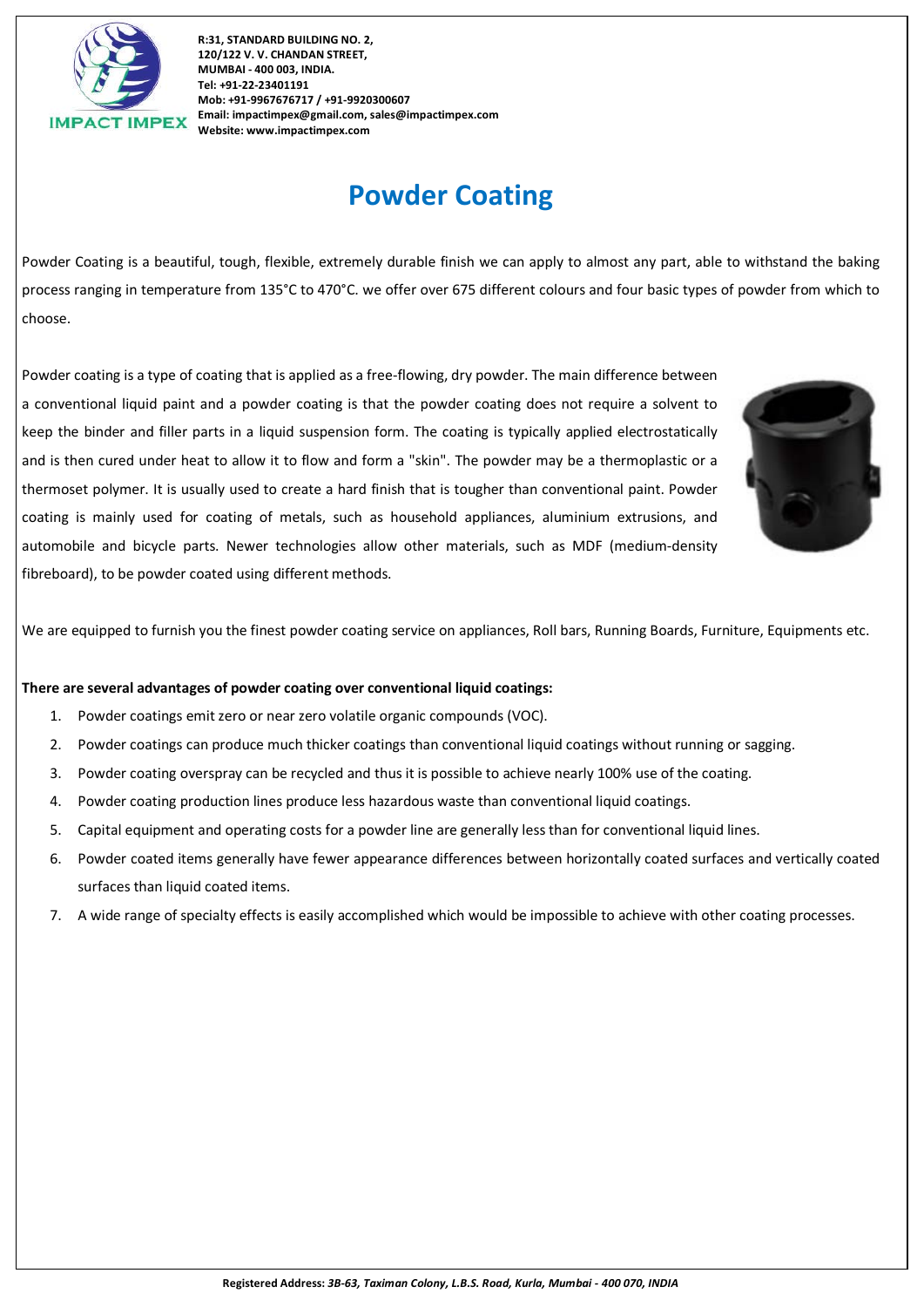

# **Fluoropolymer Coatings**



Fluoropolymer coatings are blends of high performance resins and Fluoropolymer lubricants. Most of the useful properties of Fluoropolymer are due to fluorine, the most electro-negative element and the most reactive non- metal. Its atomic radius is the smallest next to hydrogen, and it forms extremely strong bonds with other elements. When reacted with Carbon in Fluoropolymer, the extremely strong, tight bond produces an extraordinary combination of properties. These single coat thin films provide excellent corrosion and chemical resistance. Other benefits of Fluoropolymer coatings include reduced friction, resistance to galling, non stick, non wetting, electrical resistance and abrasion resistance. Fluoropolymer coatings are applied to fasteners and various OEM components to provide a longer life before replacement

### **Advantages of Fluoropolymer Coatings**

| <b>Chemical Resistance</b>     | : Exhibits excellent chemical resistance even under stress and is stable against most chemicals.        |
|--------------------------------|---------------------------------------------------------------------------------------------------------|
| <b>Electrical Properties</b>   | : Exhibits excellent insulation and stable dielectric properties at a wide range of temperatures.       |
| <b>Heat Resistance</b>         | : Can be used within a wide temperature range.                                                          |
| <b>High Weather Resistance</b> | : No deterioration or change in properties as a result of direct sunlight, wing and rain or exposure to |
|                                | exhaust gases. Suitable for outdoor use over long periods.                                              |
| Non-flammability/Safety        | : Meets UL specification 94V-0 and is odourless and non-toxic.                                          |
| <b>Non-Stick</b>               | : Suitable for a wide range of applications.                                                            |
|                                |                                                                                                         |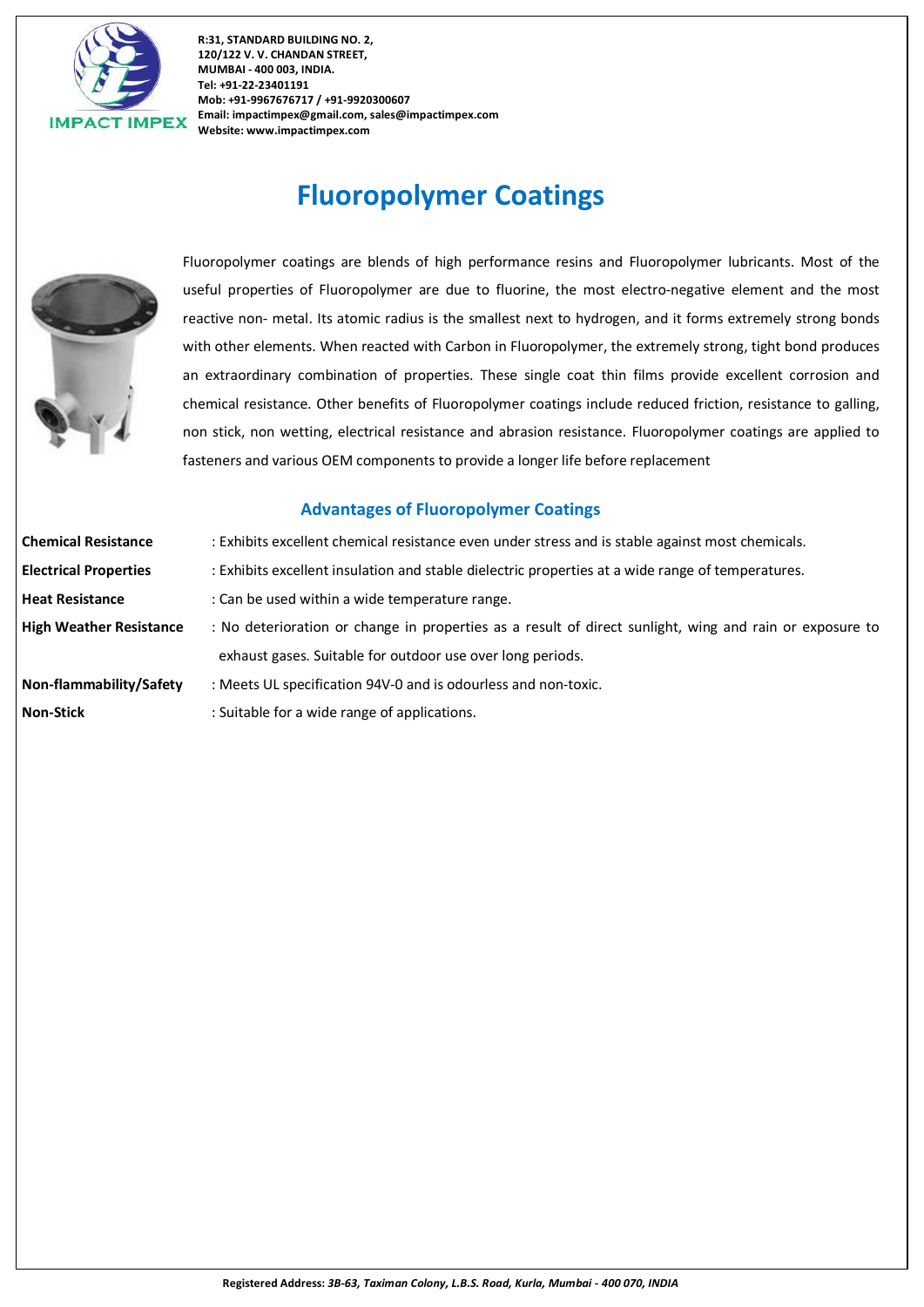

# **Polytetrafluoro Ethylene (PTFE) Coatings**



**PTFE** (Polytetrafluoro Ethylene) **coatings** are two-coat (primer/topcoat) systems that has a successful application as nonstick coatings. PTFE non-stick coated products has highest operating temperature among any fluoropolymer, very low coefficient of friction, excellent abrasion resistance, and great chemical resistance. PTFE coatings can withstand a maximum of 600°F. The surface has a high lubricity property. PTFE coating is typically applied to a thickness of 1-2 mils.

### **Benefits of PTFE Coating:**

- 1. **PTFE coating** is an ideal non-stick surface that makes your product a more convenient choice. PTFE coating is very effective and prevents frustrating sticking which is common in cooking products. Some consumers looks specifically for a non-stick **PTFE coating**, which makes your product even more appealing.
- 2. PTFE coating is **heat** and **water resistant**. The surface is easy to clean and water does not cause the industrial coating to become saturated. In most cases, the surface can be quickly wiped clean or even rinsed to remove any remaining debris in seconds. **PTFE coating** can also withstand temperatures of up to 600 °F (or 260 °C). This makes **PTFE Coating** great choice for a number of heat intensive applications.
- 3. Chemical resistance is a concern for some products. **PTFE coatings** are not affected by most chemicals found in its environment. If you are concerned about chemical contact, **PTFE is an excellent choice**.
- 4. The right coating can help your product exceed customer expectations, whether you sell directly to consumers or create parts and equipment for businesses and organizations. The most important step is choosing a product that will enhance your parts at an economical price. You can enhance the properties and capabilities of your parts and products with the help of a quality **PTFE coating**.

**PTFE coating** is available in aqueous based forms. PTFE coatings can provide the solution to many engineering questions particularly those relating to **non-stick** (release), low friction, chemical resistance and wear resistance, there are many other solutions that can be resolved by the application of **PTFE coatings.**

| <b>PHYSICAL</b>                      |                 |  |  |  |
|--------------------------------------|-----------------|--|--|--|
| Density (g/cm <sup>3</sup> )         | 2.16            |  |  |  |
| Water Absorption, 24 hrs (%)         | < 0.01          |  |  |  |
| <b>MECHANICAL</b>                    |                 |  |  |  |
| Tensile Strength (psi)               | 3,900           |  |  |  |
| Tensile Elongation at Break (%)      | 300             |  |  |  |
| Flexural Strength (psi)              | No break        |  |  |  |
| Folding Endurance (cycles)           | $> 10^6$        |  |  |  |
| Flexural Modulus (psi)               | 72,000          |  |  |  |
| Hardness, Shore D                    | D <sub>50</sub> |  |  |  |
| IZOD Notched Impact (ft-lb/in)       | 3.5             |  |  |  |
| <b>THERMAL</b>                       |                 |  |  |  |
| Melting Temp (°F / °C)               | 635 / 335       |  |  |  |
| Max Operating Temp (°F / °C)         | 500 / 260       |  |  |  |
| <b>Flammability Rating</b>           | $V - \Omega$    |  |  |  |
| <b>ELECTRICAL</b>                    |                 |  |  |  |
| Dielectric Constant at 1 MHz         | 2.1             |  |  |  |
| Dissipation Factor at 1 MHz          | < 0.0002        |  |  |  |
| Arc Resistance (sec)                 | < 300           |  |  |  |
| Volume Resistivity (ohm-cm)at 50% RH | $>10^{18}$      |  |  |  |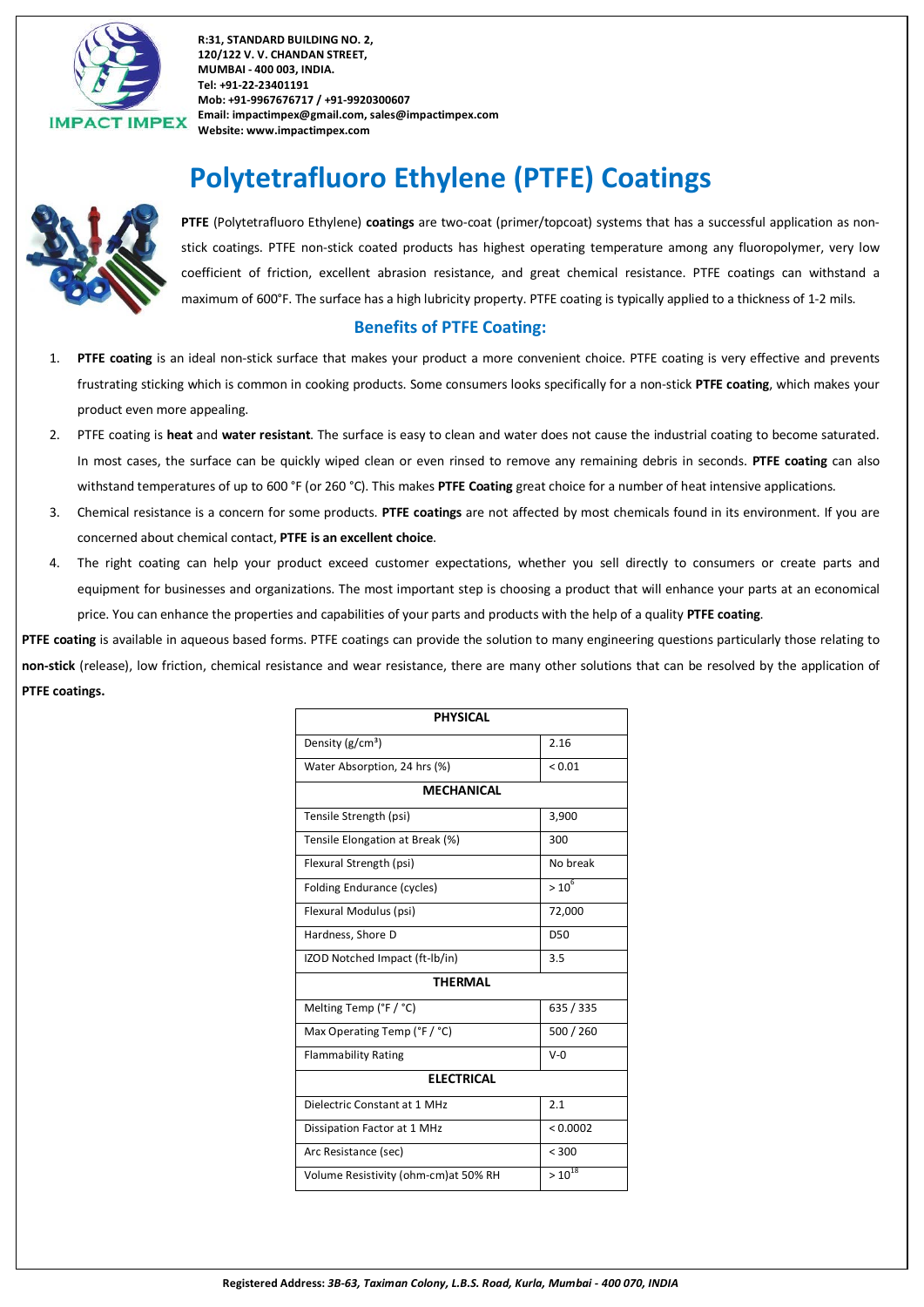

### **PTFE COATED STUDS, BOLTS AND NUTS**

**PTFE coated fastener's** provides great corrosion resistance, very low coefficient of friction, consistent tensioning and ease of installation and removal. Extensive testing and field use have proven that the future of coated fastener's lies with Fluoropolymer coatings. Previously hot dip, galvanized, cadium or zinc plated fastener's were considered the standard. But these coatings could not stand up to the corrosive atmospheres prevalent in many industries. The most widely used application is on B7 studs with 2H nuts.

Dramatic improvements in efficiency, life expectancy and corrosion resistance are claimed to be imparted to Nut and Bolt connectors by the application of a low friction PTFE coating. PTFE coated connectors have out-performed all others in aggressive any noticeable effect.

| <b>Use Temperatures</b>             | Working temp. range up to $+260^{\circ}$ C               |
|-------------------------------------|----------------------------------------------------------|
| <b>Corrosioin Resistance</b>        | Salt Spray (ASTM B117) up to 3,000 hrs (Nuts not frozen) |
| <b>Pencil Hardness</b>              | 5H - 6H (ASTM D3363-92A)                                 |
| <b>Kinetic Friction Coefficient</b> | $0.06 - 0.08$                                            |
| <b>Thickness</b>                    | Nominal 0.001" (1 mil)                                   |
| Impact                              | 160 in lb (ASTM D2794-93)                                |
| <b>Adhesion</b>                     | 5B (ASTM D3359-95)                                       |
| <b>Elongation</b>                   | 35%-50%                                                  |
| <b>Tensile Strength</b>             | 4,000 psi                                                |
| <b>Operating Pressure</b>           | Up to 100,000 psi                                        |

### **Technical Specifications**

**PTFE coating** on fastener's will have a uniform thickness of 20 ± 5 microns to 45± 5 microns thick.

### **Why to Coat Bolts with PTFE Coatings?**

- 1. Cleaning and painting of bare steel bolts in the field is likely to be difficult, expensive, and in some cases, not feasible.
- 2. The plain bolts, after stuffing in the holes, are expected to sit out in the weather for an extended period of time and get dried out and rusty, making correct tightening difficult or impossible.
- 3. Release or retightening of the bolt within the foreseeable future is necessary.
- 4. Due to its unique benefits, Fluoropolymer Coating has been applied to various types and grades of fasteners. The water works industry takes advantage of the superior corrosion resistance properties by coating Hex-head bolts for underground service. Stainless steel fasteners, used in many different industries, are coated for lubricity and anti-galling.
- 5. Fluoropolymer coatings are extremely durable and not easily removed. However, during assembly of fasteners in the field, the coating can sometimes be damaged. With most other fluoropolymer coatings, this results in exposed bare metal that quickly begins to show corrosion and causes the coating to fail. Our metallic base coat ensures superior corrosion resistance and continues to provide protection even under the harshest conditions.

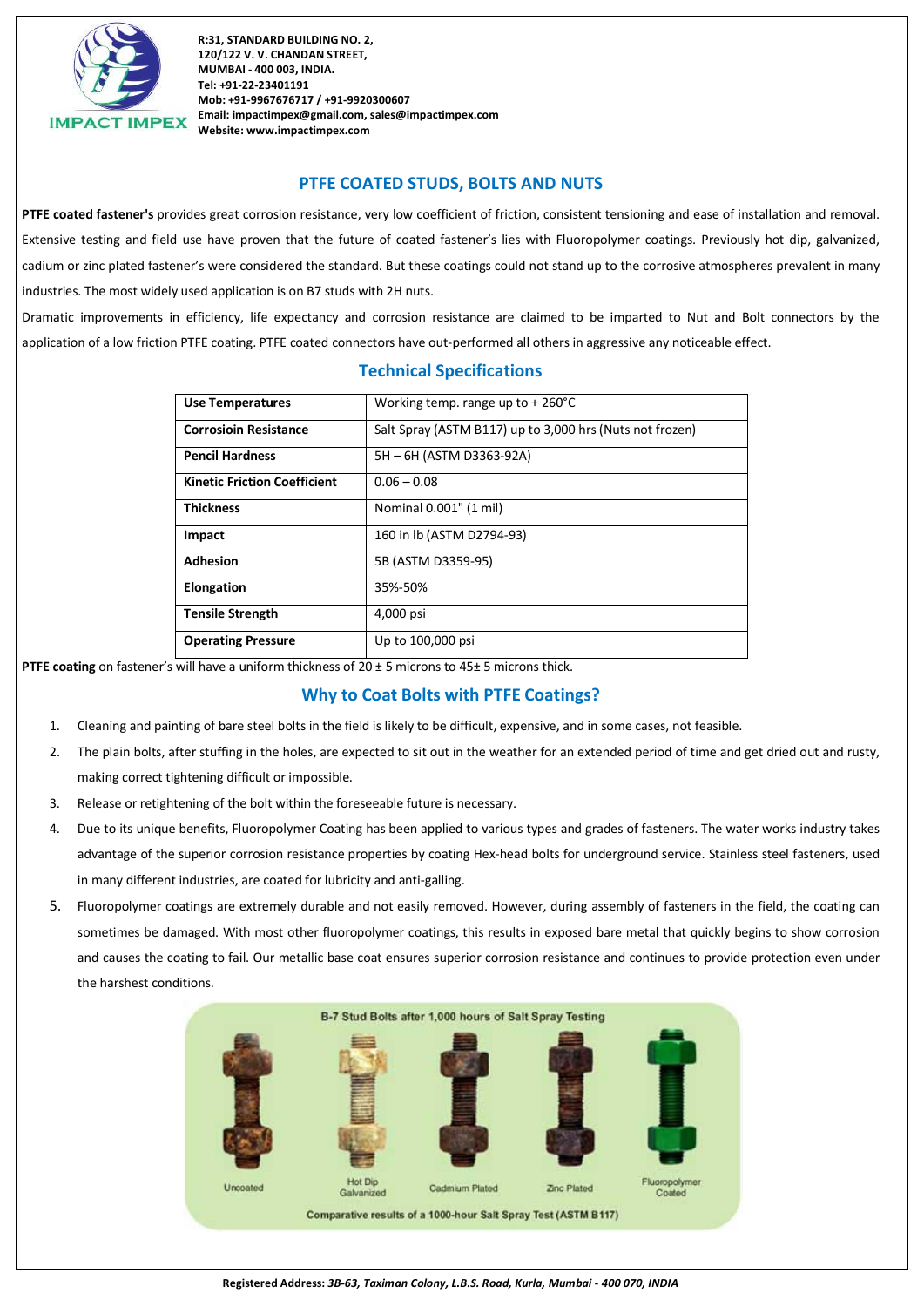

### **FOOD GRADE COATING'S**

Food grade coatings is of great advantage for industries where non-stick property is main criteria. Because of Non-stick properties, chemical powders do not stick to the tray. It is widely used in chemical, pharmaceutical industries and Consumer goods like cooking utensils.

**Thickness :** 25 to 100 Microns

**Working Temp. :** upto +250 °C



### **ROLLER COATING'S**



This industrial grade of coatings are widely used in plastic industries, Textile Drying Rollers, and has excellent non-stick properties. **Thickness :** 25 to 100 Microns **Working Temp. :** from -50 C to +250 C

### **PTFE BONDED METALS PARTS**

We can bond **PTFE** on any vessel or any plain plate of various sizes, with the thickness range of 0.2 mm to 6 mm. We do **PTFE** bonding also as per the customer's specifications.



Our **PTFE** bonding is backed by our **Test Certificate** for our customers satisfaction.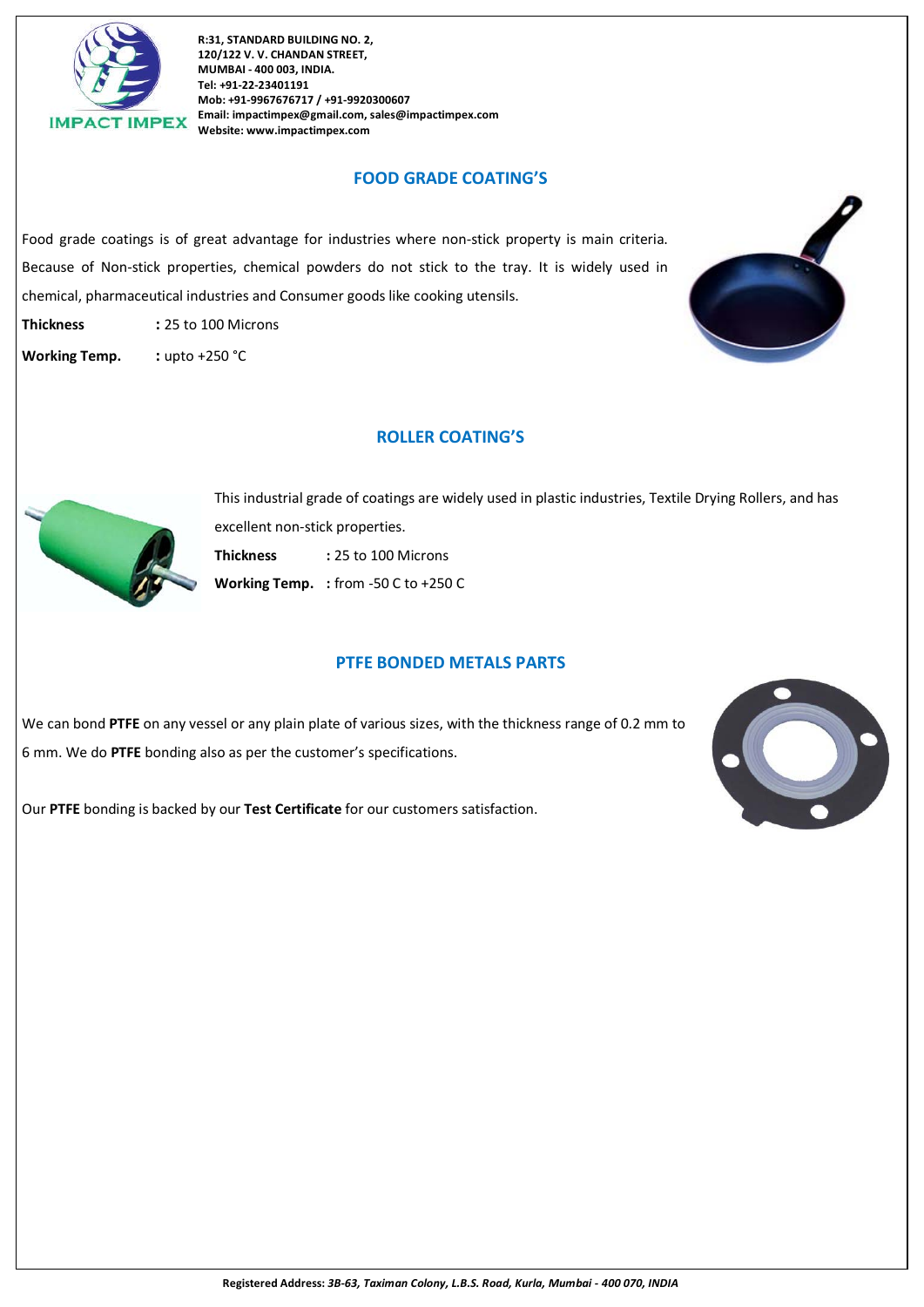

# **Fluorinated Ethylene Propylene (FEP) Coatings**



FEP (fluorinated ethylene propylene) is a copolymer of hexafluoropropylene and tetrafluoroethylene. FEP non-stick coatings provide smooth non-porous films. Because the coating is non-porous, FEP is chemically inert and has very low dielectric constant over a wide frequency range. FEP possesses high degree of stress crack resistance, very low coefficient of friction, exceptional dielectric properties, good heat resistance, retention of its properties at 400°F (204°C) with useful properties at -454°F (-270°C).

FEP has high transparency (with good transmittance of Ultraviolet and visible wavelengths.) It has long term weatherability and excellent resistance to ozone, sunlight and weather. FEP offers the lowest refractive index of all thermoplastics with low light reflection (the same as water.)

This coating is typically applied to a thickness of 1-2 mils.

| <b>PHYSICAL</b>                       |                 |  |  |  |
|---------------------------------------|-----------------|--|--|--|
| Density (g/cm <sup>3</sup> )          | 2.15            |  |  |  |
| Water Absorption, 24 hrs (%)          | ${}_{0.01}$     |  |  |  |
| <b>MECHANICAL</b>                     |                 |  |  |  |
| Tensile Strength (psi)                | 3,400           |  |  |  |
| Tensile Elongation at Break (%)       | 325             |  |  |  |
| Flexural Strength (psi)               | No break        |  |  |  |
| Folding Endurance (cycles)            | 5-80 x $10^{3}$ |  |  |  |
| Flexural Modulus (psi)                | 85,000          |  |  |  |
| Hardness, Shore D                     | D <sub>56</sub> |  |  |  |
| IZOD Notched Impact (ft-lb/in)        |                 |  |  |  |
| <b>THERMAL</b>                        |                 |  |  |  |
| Melting Temp (°F / °C)                | 500 / 260       |  |  |  |
| Max Operating Temp (°F / °C)          | 400 / 204       |  |  |  |
| <b>Flammability Rating</b>            | $V - Q$         |  |  |  |
| <b>ELECTRICAL</b>                     |                 |  |  |  |
| Dielectric Constant at 1 MHz          | 2.1             |  |  |  |
| Dissipation Factor at 1 MHz           | < 0.0007        |  |  |  |
| Arc Resistance (sec)                  | < 300           |  |  |  |
| Volume Resistivity (ohm-cm) at 50% RH | $> 10^{18}$     |  |  |  |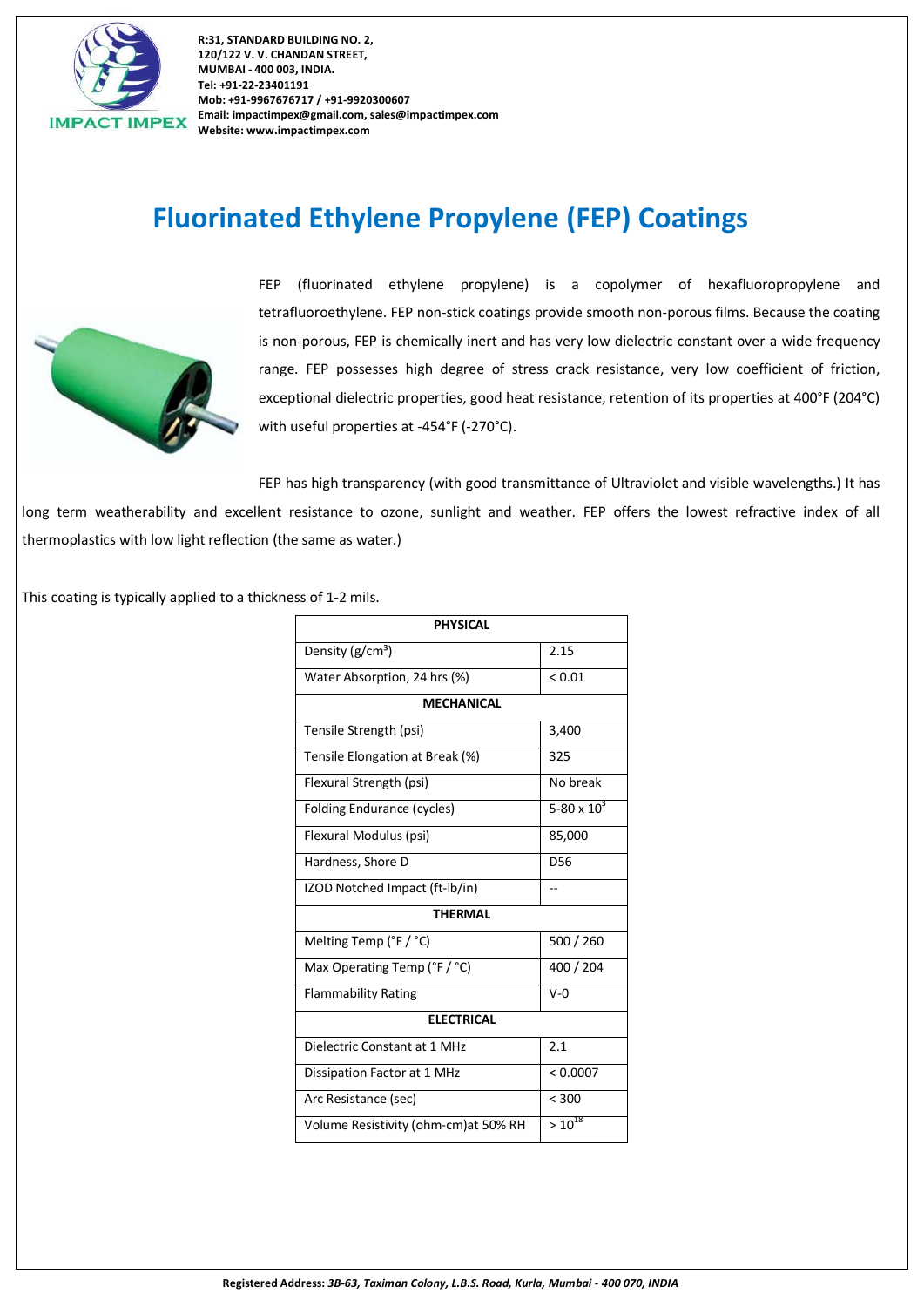

# **Ethylene Tetrafluoroethylene (ETFE) Coatings**

ETFE (ethylene tetrafluoroethylene) is a thermoplastic Fluoropolymer. ETFE was designed to have high corrosion resistance and strength over a wide temperature range. ETFE has a very high melting temperature, excellent chemical, electrical and high energy radiation resistance properties. ETFE has electrical properties and chemical resistance comparable to those of typical fluoropolymers such as polytetrafluoroethylene (PTFE) and tetrafluoroethylenehexafluoropropylene copolymer (FEP), yet at the same time is characterized by improved mechanical properties and outstanding process ability.



ETFE film is self-cleaning (due to its nonstick surface) and recyclable. It is mostly used for roofs. In sheet form as commonly employed for architecture, it is able to stretch to three times its length without loss of elasticity. Employing heat welding, tears can be repaired with a patch or multiple sheets assembled into larger panels.

ETFE has an approximate tensile strength of 42 N/mm² (6100 psi), with a working temperature range of 89 K to 423 K (-185 °C to 150 °C or -300 °F to 300 °F).

Used widely in chemical industries. ETFE has excellent chemical resistance and can operate continuously at 149°C/300°F. This resin is the toughest of the fluoropolymers and can be applied at film builds up to 1 mm.

ETFE coating can replace glass lining for chemical processing vessel.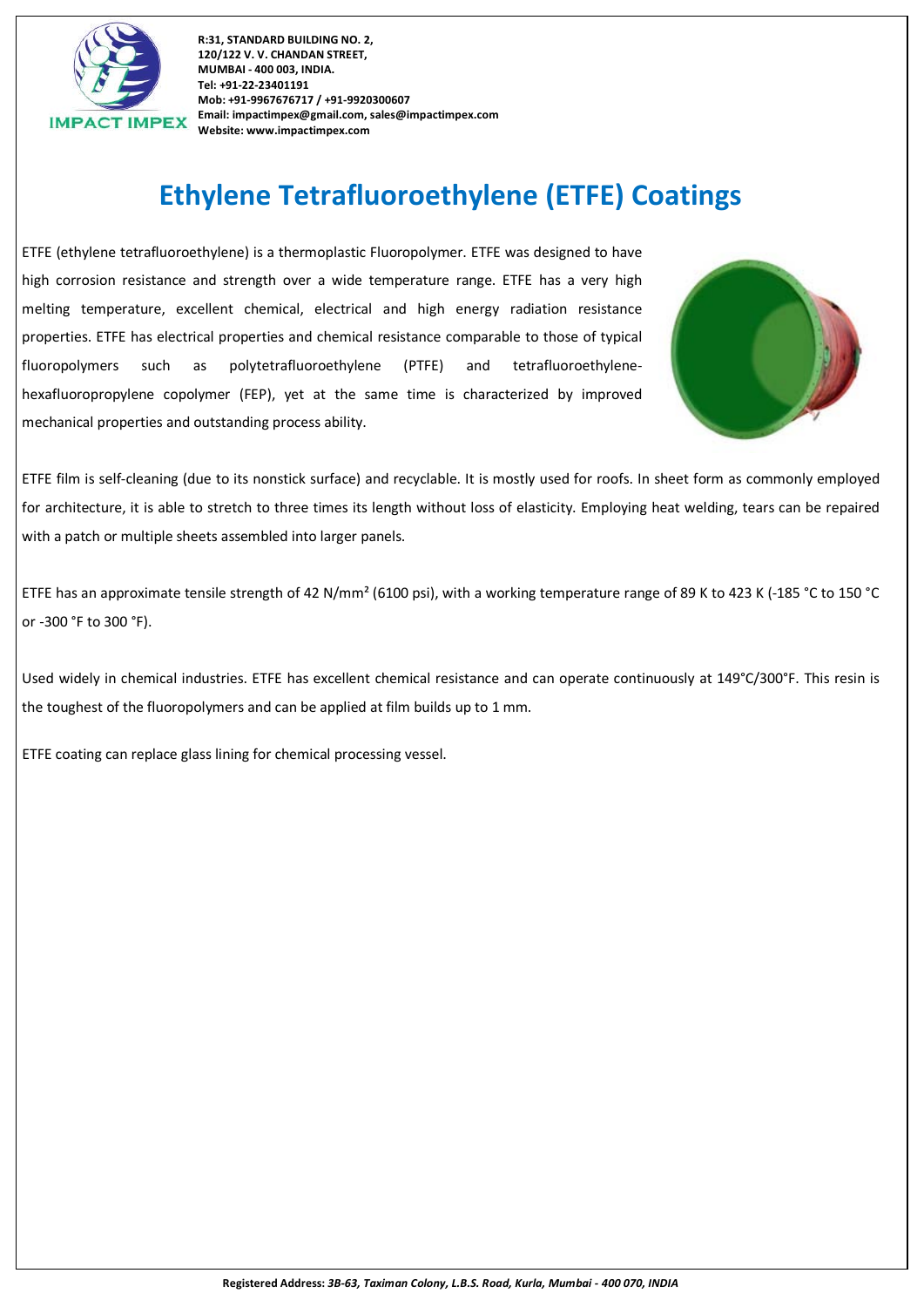

# **Perfluoroalcoxy (PFA) Coatings**



PFA (perfluoroalcoxy) is used extensively in the Chemical and Process Industry (CPI) due to its virtually universal chemical resistance even at high temperatures. PFA coating is virtually inert to chemicals even at elevated temperatures and pressures. They are not attacked by inorganic basis, strong minerals acids and inorganic oxidizing agents commonly used in the chemical industry. Moreover, they are not subject to chemical attack and will not demonstrate particle generation over time. PFA (perfluoroalkoxy) non-stick coating melt and flow during baking to provide non-porous films. PFA offers the additional benefits of higher continuous use temperature 260°C/500°F, film thickness up to 40 mils, and greater toughness than PTFE or FEP. This combination of properties makes PFA an excellent choice for a wide variety of uses

Specific applications including protective coatings for pumps, valves, pipes scrubbing towers, reactors and heat exchangers.

PFA offers high melt strength, stability at high processing temperatures, excellent crack and stress resistance, a low coefficient of friction, and more than 10 times the Flex life of FEP.

It has high resistance to creep and retention of properties after service at 500°F (260°C), with useful properties at -320°F (-95°C).

| Density (g/cm <sup>3</sup> )<br>Water Absorption, 24 hrs (%) | 2.15<br>< 0.03 |  |  |  |
|--------------------------------------------------------------|----------------|--|--|--|
|                                                              |                |  |  |  |
|                                                              |                |  |  |  |
| <b>MECHANICAL</b>                                            |                |  |  |  |
| Tensile Strength (psi)                                       | 3,600          |  |  |  |
| Tensile Elongation at Break (%)                              | 300            |  |  |  |
| Flexural Strength (psi)                                      | No break       |  |  |  |
| Folding Endurance (cycles)                                   | 5-500 x $10^3$ |  |  |  |
| Flexural Modulus (psi)                                       | 85,000         |  |  |  |
| Hardness, Shore D                                            | D60            |  |  |  |
| IZOD Notched Impact (ft-lb/in)<br>--                         |                |  |  |  |
| <b>THERMAL</b>                                               |                |  |  |  |
| Melting Temp (°F / °C)                                       | 582 / 305      |  |  |  |
| Max Operating Temp (°F / °C)                                 | 500 / 260      |  |  |  |
| <b>Flammability Rating</b>                                   | $V-0$          |  |  |  |
| <b>ELECTRICAL</b>                                            |                |  |  |  |
| Dielectric Constant at 1 MHz                                 | 2.1            |  |  |  |
| Dissipation Factor at 1 MHz                                  | < 0.0001       |  |  |  |
| Arc Resistance (sec)                                         | < 180          |  |  |  |
| Volume Resistivity (ohm-cm) at 50% RH                        | $> 10^{18}$    |  |  |  |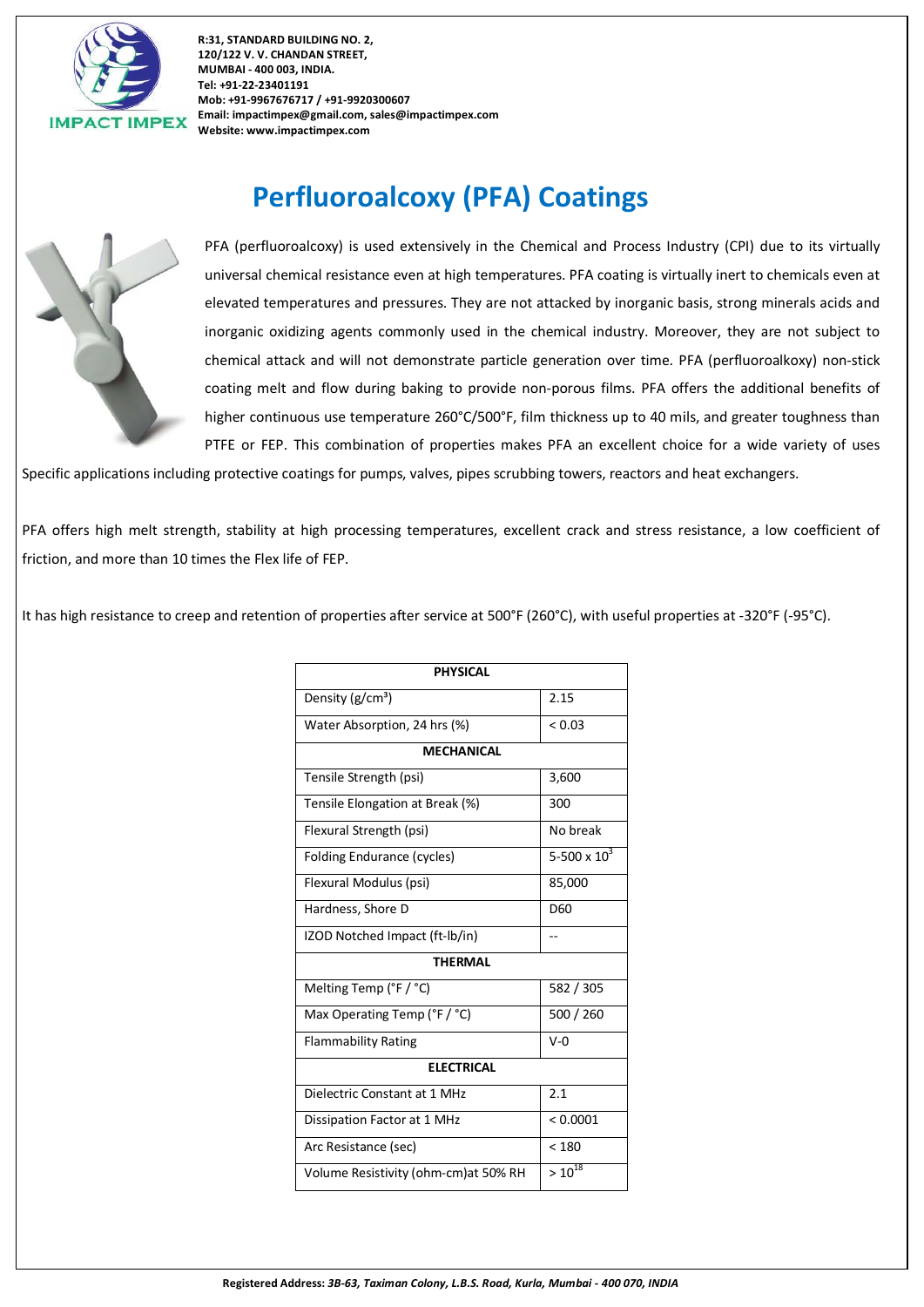

# **Ethylene and Chlorotrifluoroethylene (ECTFE) Coatings**

ECTFE is a melt-processable fluropolymer with a 1:1 alternating copolymer structure of ethylene and chlorotrifluoroethylene. ECTFE coatings have a unique combination of properties which includes excellent chemical resistance, good electrical properties, a broad-use temperature range, outstanding abrasion resistance, and excellent impact strength. ECTFE Coatings resist a wide variety of corrosive chemicals and organic solvents, including

strong acids, chlorine, and aqueous caustics.

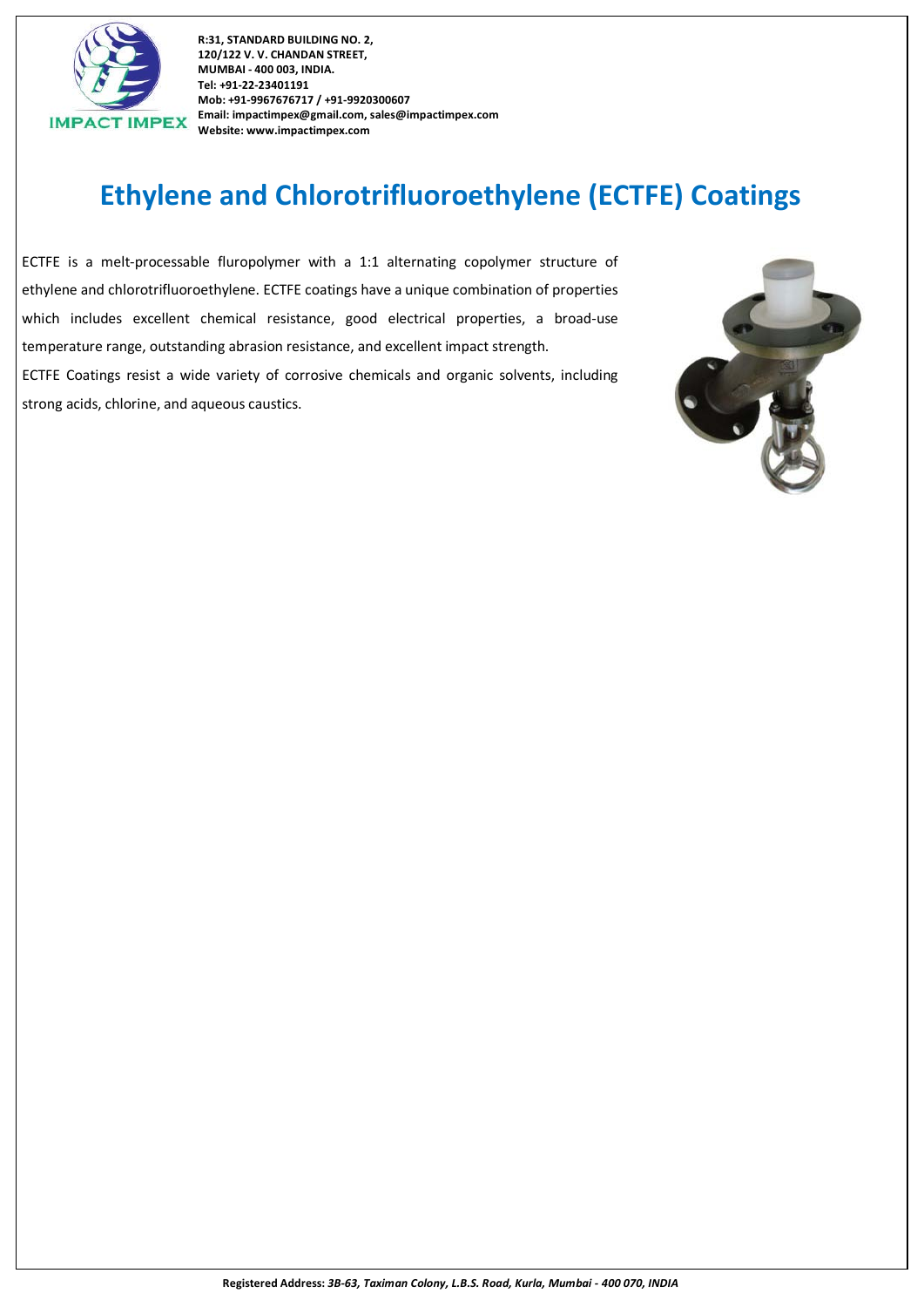

### **Microceratuff Coating**



Microceratuff is a special process that provides extended life to metallic surfaces, If is designed for ultimate performance in high corrosion and high wear applications. Microceratuff impregnation improves the characteristics of metallic surfaces by increasing Lubricity while also reducing both Friction and Corrosion. The coated surface is extremely smooth to reduce friction, it is non-wettable and corrosion protection is significantly extended. The Wear Life of components is thus, increased by a significant amount. The use of Microceratuff increases performance and gives you the competitive edge.